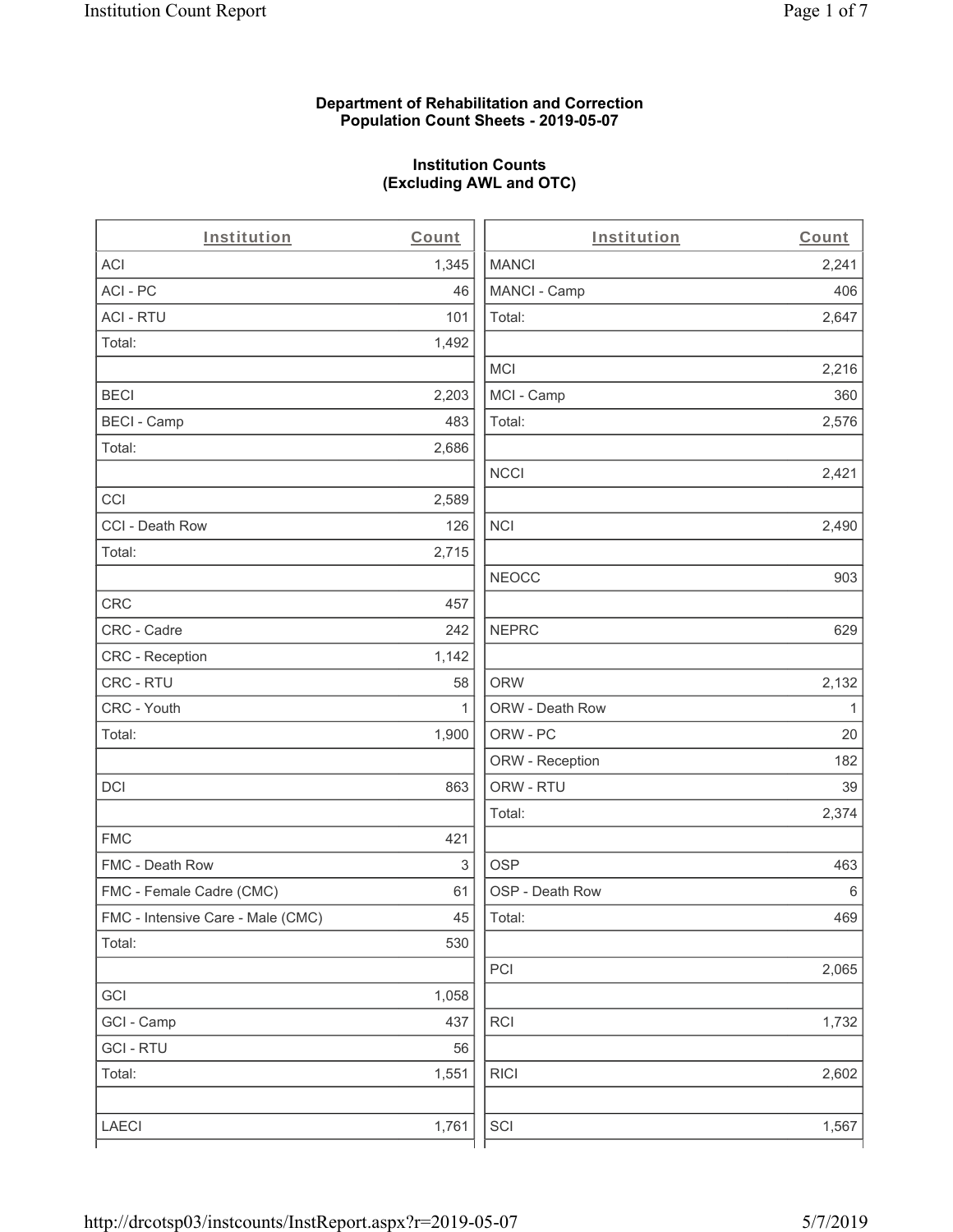| LECI                     | 2,248 | <b>SOCF</b>      | 1,266 |
|--------------------------|-------|------------------|-------|
| LECI - Camp              | 192   | SOCF - RTU       | 57    |
| Total:                   | 2,440 | Total:           | 1,323 |
|                          |       |                  |       |
| LOCI                     | 2,230 | <b>TCI</b>       | 907   |
|                          |       | TCI - Camp       | 431   |
| LORCI                    | 233   | Total:           | 1,338 |
| <b>LORCI - Cadre</b>     | 132   |                  |       |
| <b>LORCI - Reception</b> | 1,133 | <b>TOCI</b>      | 723   |
| Total:                   | 1,498 | <b>TOCI - PC</b> | 88    |
|                          |       | Total:           | 811   |
| <b>MACI</b>              | 1,032 |                  |       |
| MACI - Minimum           | 1,230 | <b>WCI</b>       | 1,323 |
| Total:                   | 2,262 | WCI - RTU        | 29    |
|                          |       | Total:           | 1,352 |
|                          |       |                  |       |

\* The Total Population includes 30 Offenders with Reason Codes 30 & 31. \*\* The Total Population includes 39 Offenders with Reason Code 0A.

**Total Population: 49,227**

# **Male Population by Security Level (Include AWL and Exclude OTC)**

| Security Level         |                   | <b>Body</b> | <b>AWL</b> | $(-\text{OTC})$ | Total  |
|------------------------|-------------------|-------------|------------|-----------------|--------|
| <b>Total Level E</b>   |                   | 1,008       | 7          |                 | 1,008  |
| Total Level 4          |                   | 1,817       | 18         | 16              | 1,819  |
| Total Level 3          |                   | 11,944      | 158        | 139             | 11,963 |
| Total Level 2          |                   | 16,726      | 196        | 141             | 16,781 |
| Total Level 1          |                   | 13,575      | 130        | 79              | 13,626 |
| <b>Total Death Row</b> |                   | 135         |            |                 | 135    |
|                        | <b>Total Male</b> | 45,205      | 510        | 383             | 45,332 |

#### **Female Population by Institution (Include AWL and Exclude OTC)**

| Institution              | <b>Body</b> | AWL |    | Г <u>оt</u> аг |
|--------------------------|-------------|-----|----|----------------|
| <b>DCI</b>               | 863         | 10  |    | 866            |
| <b>FMC</b>               | 20          |     |    | 20             |
| FMC - Female Cadre (CMC) | 61          |     |    | 61             |
| <b>NEPRC</b>             | 629         | 5   | 3  | 631            |
| <b>ORW</b>               | 2,131       | 29  | 18 | 2,142          |
|                          |             |     |    |                |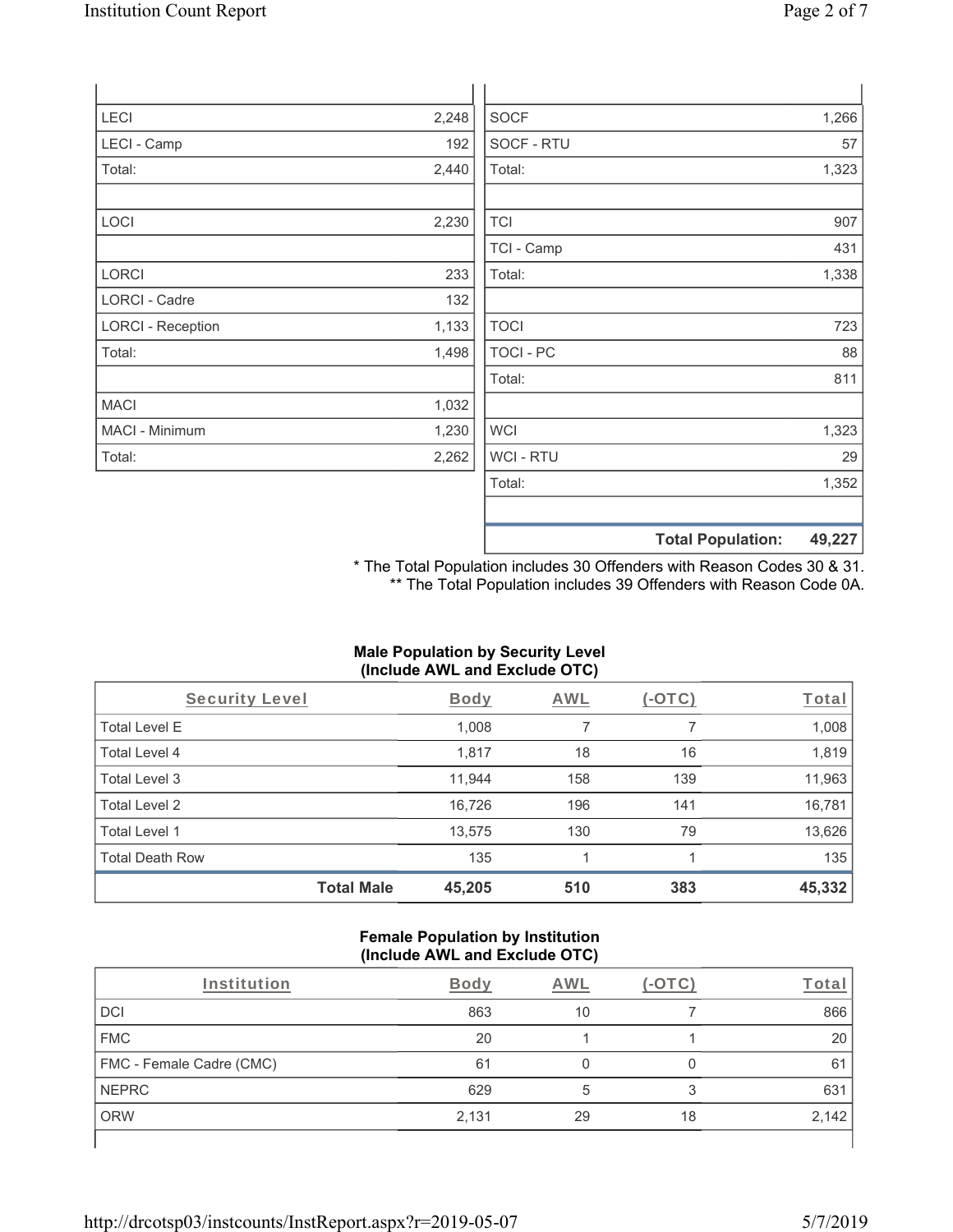| ORW - Death Row        |                          |        | 0   |     |        |
|------------------------|--------------------------|--------|-----|-----|--------|
| ORW - PC               |                          | 20     | 0   |     | 20     |
| <b>ORW</b> - Reception |                          | 182    | 6   | 5   | 183    |
| <b>ORW - RTU</b>       |                          | 39     | 0   |     | 39     |
|                        | <b>Total Female</b>      | 3,946  | 51  | 34  | 3,963  |
|                        |                          |        |     |     |        |
|                        | <b>Total Population:</b> | 49,151 | 561 | 417 | 49,295 |

### **Male Population by Institution: Security Level 5 and E (Include AWL and Exclude OTC)**

| Institution      | <b>Body</b>                   | <b>AWL</b>     | $(-OTC)$            | Total          |
|------------------|-------------------------------|----------------|---------------------|----------------|
| ACI              | 4                             | $\mathbf 0$    | $\mathsf{O}\xspace$ | $\overline{4}$ |
| CRC              | $\,$ 3 $\,$                   | $\mathbf 0$    | $\mathbf 0$         | $\sqrt{3}$     |
| CRC - Reception  | $\overline{2}$                | $\mathbf 0$    | 0                   | $\overline{2}$ |
| CRC - RTU        | 5                             | $\mathbf 0$    | $\mathbf 0$         | $\,$ 5 $\,$    |
| <b>FMC</b>       | 1                             | $\mathbf 0$    | 0                   | 1              |
| LECI             | 5                             | $\mathbf 0$    | 0                   | $\sqrt{5}$     |
| <b>LORCI</b>     | $\overline{4}$                | $\mathbf 0$    | 0                   | $\overline{4}$ |
| <b>MACI</b>      | 18                            | $\mathbf 0$    | 0                   | 18             |
| <b>MANCI</b>     | $\sqrt{3}$                    | $\mathbf 0$    | $\boldsymbol{0}$    | $\sqrt{3}$     |
| <b>NEOCC</b>     | 3                             | $\mathbf 0$    | 0                   | $\,$ 3 $\,$    |
| <b>OSP</b>       | 376                           | $\sqrt{2}$     | $\overline{2}$      | 376            |
| RCI              |                               | $\mathbf 0$    | 0                   |                |
| <b>SOCF</b>      | 470                           | $\overline{4}$ | 4                   | 470            |
| <b>TOCI</b>      | 99                            | $\mathbf 0$    | 0                   | 99             |
| <b>TOCI - PC</b> | $\sqrt{3}$                    | $\mathbf 0$    | $\mathbf 0$         | $\,$ 3 $\,$    |
| <b>WCI</b>       | $\sqrt{3}$                    | 1              | 1                   | $\sqrt{3}$     |
| WCI - RTU        | 8                             | $\mathbf 0$    | 0                   | 8              |
|                  | <b>Total Level 5</b><br>1,008 | $\overline{7}$ | 7                   | 1,008          |

## **Male Population by Institution: Security Level 4 (Include AWL and Exclude OTC)**

| Institution     | Body | AWL | Total |
|-----------------|------|-----|-------|
| ACI             |      |     |       |
| CRC             | 13   |     | 13    |
| CRC - Cadre     |      |     |       |
| CRC - Reception |      |     |       |
| CRC - RTU       |      |     |       |
| <b>FMC</b>      |      |     |       |
|                 |      |     |       |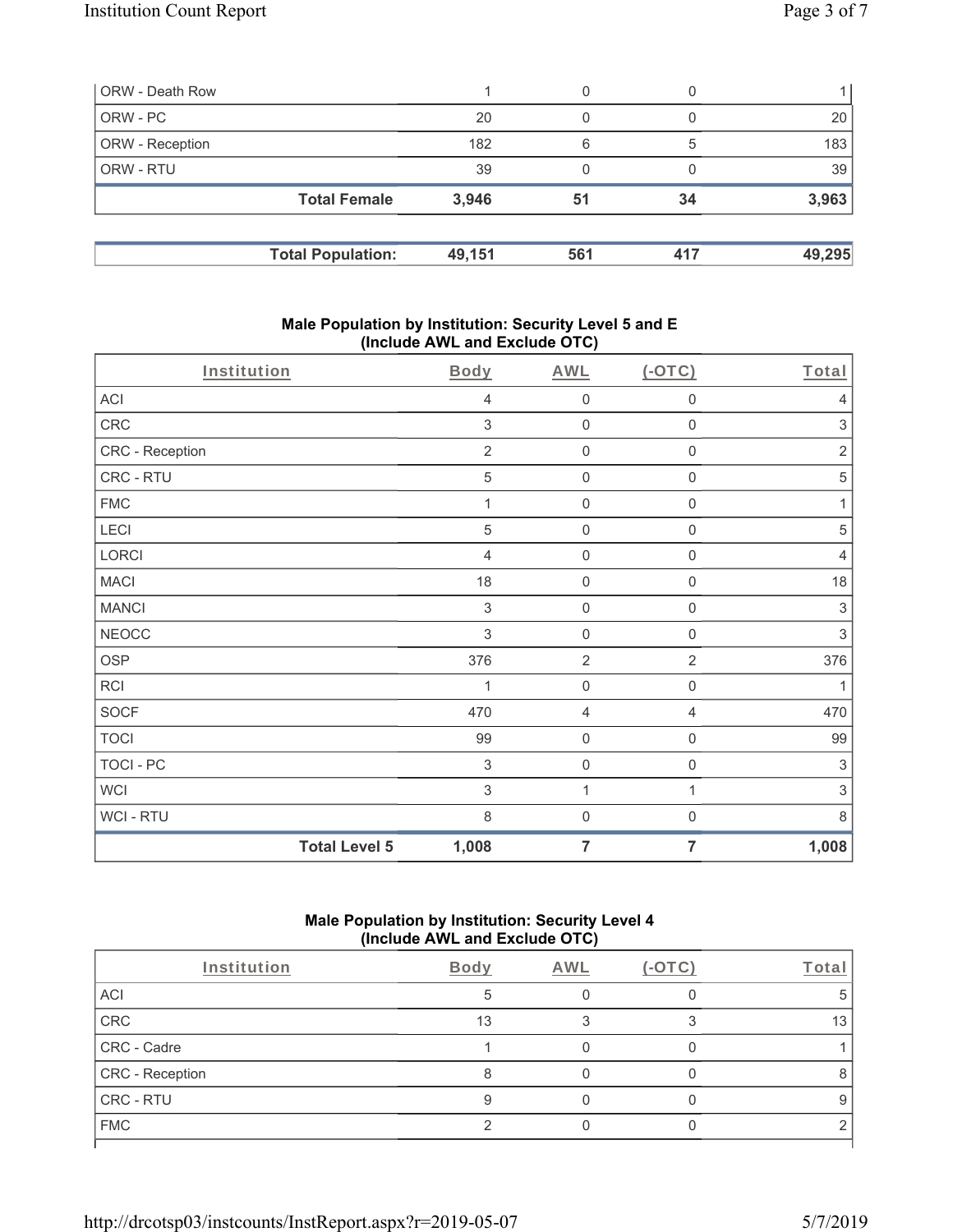| <b>Total Level 4</b>              | 1,817          | 18                  | 16                  | 1,819          |
|-----------------------------------|----------------|---------------------|---------------------|----------------|
| WCI - RTU                         | $\,6\,$        | $\mathbf 0$         | $\mathsf{O}\xspace$ | 6              |
| WCI                               | 30             | 1                   | 1                   | 30             |
| <b>TOCI - PC</b>                  | 22             | $\boldsymbol{0}$    | $\mathsf{O}\xspace$ | 22             |
| <b>TOCI</b>                       | 618            | 1                   | 1                   | 618            |
| <b>TCI</b>                        | 29             | $\mathsf{O}\xspace$ | $\mathsf{O}\xspace$ | 29             |
| SOCF - RTU                        | 57             | $\mathbf 0$         | $\boldsymbol{0}$    | 57             |
| <b>SOCF</b>                       | 784            | $6\,$               | $\overline{4}$      | 786            |
| RCI                               | $\overline{4}$ | $\mathbf 0$         | $\boldsymbol{0}$    | 4              |
| <b>OSP</b>                        | 63             | $\mathbf 0$         | $\boldsymbol{0}$    | 63             |
| <b>NEOCC</b>                      | 24             | $\mathbf 0$         | $\boldsymbol{0}$    | 24             |
| <b>MANCI</b>                      | 56             | $\mathbf 0$         | $\boldsymbol{0}$    | 56             |
| <b>MACI</b>                       | 39             | $\mathbf 0$         | $\mathbf 0$         | 39             |
| <b>LORCI - Reception</b>          | $\overline{4}$ | $\mathbf 0$         | $\mathbf 0$         | $\overline{4}$ |
| LORCI                             | 12             | 1                   | 1                   | 12             |
| LOCI                              | $\mathbf 0$    | $\mathbf 5$         | 5                   | $\mathbf 0$    |
| LECI                              | 28             | 1                   | 1                   | 28             |
| <b>LAECI</b>                      | 1              | $\mathbf 0$         | $\boldsymbol{0}$    | 1              |
| FMC - Intensive Care - Male (CMC) | $\overline{2}$ | $\mathbf 0$         | 0                   | $2\vert$       |

# **Male Population by Institution: Security Level 3 (Include AWL and Exclude OTC)**

| Institution                       | Body           | <b>AWL</b>          | $(-OTC)$    | Total          |
|-----------------------------------|----------------|---------------------|-------------|----------------|
| <b>ACI</b>                        | 26             | 0                   | 0           | 26             |
| ACI-PC                            | 7              | $\mathbf 0$         | 0           | 7              |
| <b>BECI</b>                       | 1              | 1                   | 1           | 1              |
| CCI                               | $\overline{2}$ | $\mathbf 0$         | 0           | $\overline{2}$ |
| CCI - Death Row                   |                | 0                   | 0           |                |
| <b>CRC</b>                        | 248            | $\overline{7}$      | 5           | 250            |
| CRC - Cadre                       | 107            | 0                   | 0           | 107            |
| CRC - Reception                   | 762            | 15                  | 15          | 762            |
| CRC - RTU                         | 43             | $\mathbf 0$         | 0           | 43             |
| <b>FMC</b>                        | 8              | 1                   | $\mathbf 0$ | 9              |
| FMC - Intensive Care - Male (CMC) | 5              | $\mathsf{O}\xspace$ | $\mathbf 0$ | 5              |
| GCI                               |                | $\mathbf 0$         | $\mathbf 0$ |                |
| <b>LAECI</b>                      | 7              | $\mathbf 0$         | $\mathbf 0$ | 7              |
| LECI                              | 2,206          | 17                  | 15          | 2,208          |
| <b>LORCI</b>                      | 52             | 40                  | 38          | 54             |
| LORCI - Cadre                     | 10             | 0                   | $\mathbf 0$ | 10             |
| <b>LORCI - Reception</b>          | 670            | 1                   |             | 670            |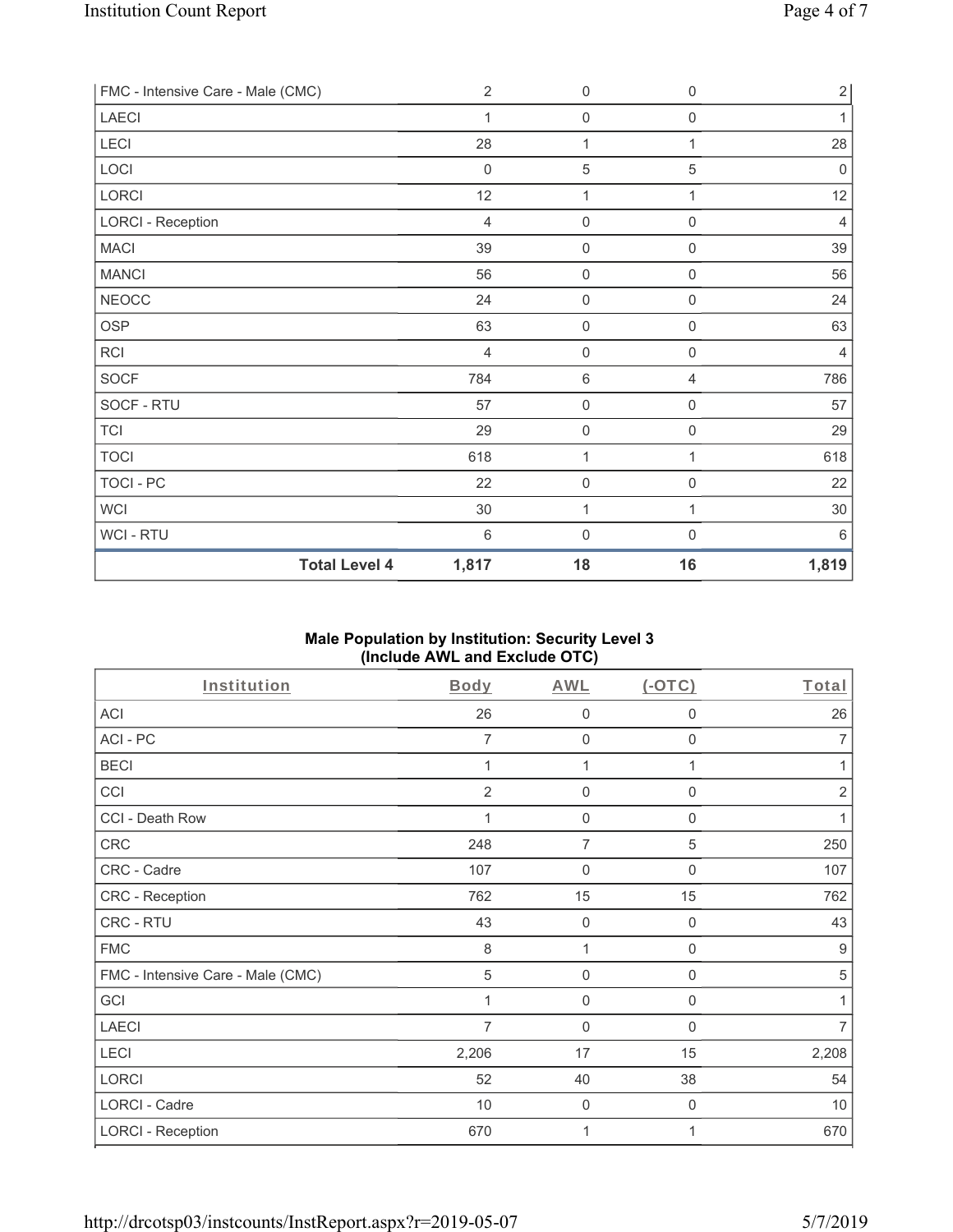| <b>MACI</b>  |                      | 878            | $\overline{7}$      | $\overline{2}$      | 883            |
|--------------|----------------------|----------------|---------------------|---------------------|----------------|
| <b>MANCI</b> |                      | 2,161          | 23                  | 21                  | 2,163          |
| MCI          |                      | 1              | $\mathbf 0$         | $\mathbf 0$         | 1              |
| <b>NCCI</b>  |                      | $\overline{4}$ | $\mathsf{O}\xspace$ | $\boldsymbol{0}$    | $\overline{4}$ |
| <b>NEOCC</b> |                      | 868            | 1                   | 1                   | 868            |
| <b>OSP</b>   |                      | 1              | $\mathsf{O}\xspace$ | $\mathsf 0$         | 1              |
| PCI          |                      | 37             | $\overline{2}$      | 1                   | 38             |
| RCI          |                      | 1,618          | 15                  | 14                  | 1,619          |
| <b>RICI</b>  |                      | $\overline{7}$ | 1                   | 1                   | $\overline{7}$ |
| SCI          |                      | 1              | $\mathsf 0$         | $\boldsymbol{0}$    | 1              |
| SOCF         |                      | $10$           | $\mathbf 0$         | $\mathsf{O}\xspace$ | 10             |
| <b>TCI</b>   |                      | 836            | $10$                | $\boldsymbol{9}$    | 837            |
| TCI - Camp   |                      | 1              | $\mathbf 0$         | $\mathsf 0$         |                |
| <b>TOCI</b>  |                      | $\,6\,$        | $\mathsf{O}\xspace$ | 0                   | $\,6\,$        |
| TOCI - PC    |                      | 63             | $\mathbf 0$         | 0                   | 63             |
| WCI          |                      | 1,282          | 17                  | 15                  | 1,284          |
| WCI - RTU    |                      | 14             | $\boldsymbol{0}$    | 0                   | 14             |
|              | <b>Total Level 3</b> | 11,944         | 158                 | 139                 | 11,963         |

## **Male Population by Institution: Security Level 2 (Include AWL and Exclude OTC)**

| <b>Institution</b>                | <b>Body</b> | <b>AWL</b>                | (OTC)                     | <u>Total</u>   |
|-----------------------------------|-------------|---------------------------|---------------------------|----------------|
| ACI                               | 759         | 5                         | $\overline{2}$            | 762            |
| ACI - PC                          | 28          | $\mathbf 0$               | $\boldsymbol{0}$          | 28             |
| <b>ACI - RTU</b>                  | 73          | 0                         | $\mathbf 0$               | 73             |
| <b>BECI</b>                       | 1,557       | 19                        | 14                        | 1,562          |
| <b>BECI - Camp</b>                | 1           | $\mathbf 0$               | $\mathbf 0$               | 1              |
| CCI                               | 2,036       | 8                         | 6                         | 2,038          |
| CRC                               | 98          | $\overline{7}$            | 6                         | 99             |
| CRC - Cadre                       | 133         | $\mathbf 0$               | $\boldsymbol{0}$          | 133            |
| CRC - Reception                   | 248         | $\overline{7}$            | $\overline{7}$            | 248            |
| CRC - RTU                         | 1           | $\mathbf 0$               | $\mathbf 0$               | 1              |
| CRC - Youth                       | 1           | $\mathbf 0$               | $\mathbf 0$               | 1              |
| <b>FMC</b>                        | 13          | $\mathsf{O}\xspace$       | $\boldsymbol{0}$          | 13             |
| FMC - Intensive Care - Male (CMC) | 10          | $\mathsf 0$               | $\boldsymbol{0}$          | $10$           |
| GCI                               | 400         | $\ensuremath{\mathsf{3}}$ | $\ensuremath{\mathsf{3}}$ | 400            |
| GCI - Camp                        | 1           | 0                         | 0                         | 1              |
| <b>GCI-RTU</b>                    | 43          | $\mathbf 0$               | 0                         | 43             |
| <b>LAECI</b>                      | 1,156       | 19                        | 15                        | 1,160          |
| <b>LECI</b>                       | 7           | $\mathbf 0$               | 0                         | $\overline{7}$ |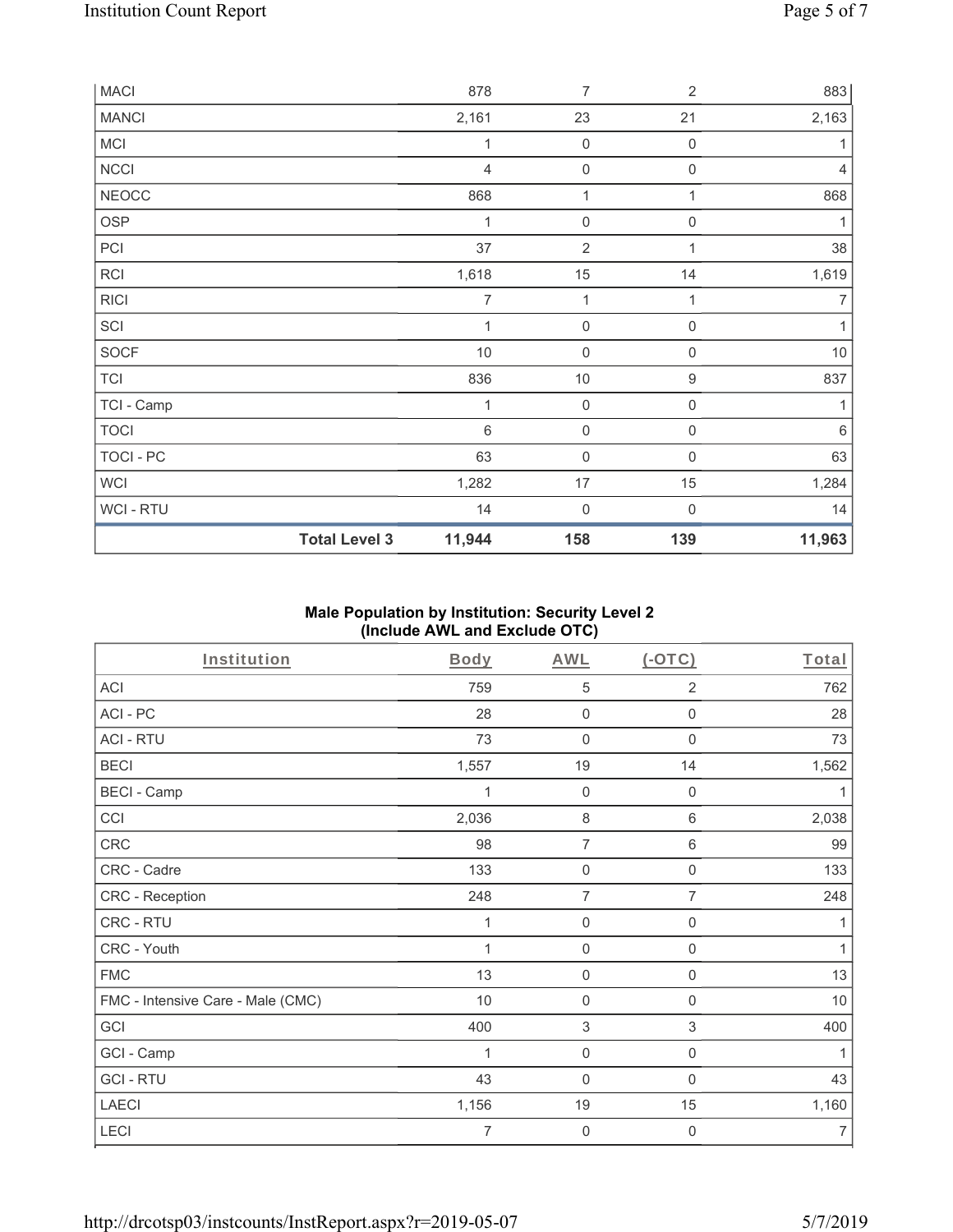|                          | <b>Total Level 2</b><br>16,726 | 196                 | 141                 | 16,781         |
|--------------------------|--------------------------------|---------------------|---------------------|----------------|
| WCI                      | $\overline{7}$                 | $\mathsf{O}\xspace$ | $\mathsf{O}\xspace$ | $\overline{7}$ |
| TCI - Camp               | $\overline{2}$                 | $\mathsf{O}\xspace$ | $\mathsf{O}\xspace$ | $\sqrt{2}$     |
| <b>TCI</b>               | 3                              | $\mathsf{O}\xspace$ | $\mathsf{O}\xspace$ | 3              |
| SOCF                     | 1                              | $\mathsf{O}\xspace$ | $\mathsf{O}\xspace$ | 1              |
| SCI                      | 1,062                          | $\boldsymbol{9}$    | $\overline{7}$      | 1,064          |
| <b>RICI</b>              | 1,467                          | $17\,$              | $\hbox{9}$          | 1,475          |
| RCI                      | 108                            | $\mathsf{O}\xspace$ | $\mathsf{O}\xspace$ | 108            |
| PCI                      | 961                            | $10$                | $\sqrt{4}$          | 967            |
| OSP                      | 1                              | $\mathsf{O}\xspace$ | $\mathsf{O}\xspace$ | 1              |
| <b>NEOCC</b>             | $\,8\,$                        | $\mathbf 0$         | $\mathsf 0$         | $\,8\,$        |
| NCI                      | 1,688                          | 24                  | 18                  | 1,694          |
| NCCI                     | 1,204                          | $16$                | 13                  | 1,207          |
| MCI - Camp               | $\mathbf{1}$                   | $\mathsf{O}\xspace$ | $\mathsf{O}\xspace$ | 1              |
| MCI                      | 1,677                          | 13                  | $10\,$              | 1,680          |
| <b>MANCI</b>             | 1                              | $\mathsf{O}\xspace$ | $\mathbf 0$         | $\mathbf{1}$   |
| <b>MACI</b>              | 97                             | $\mathbf{1}$        | 1                   | 97             |
| <b>LORCI - Reception</b> | 338                            | $\sqrt{3}$          | $\mathfrak{S}$      | 338            |
| <b>LORCI - Cadre</b>     | 121                            | $\mathbf 0$         | $\mathsf 0$         | 121            |
| LORCI                    | 149                            | 28                  | 18                  | 159            |
| LOCI                     | 1,265                          | $\overline{7}$      | $\mathbf 5$         | 1,267          |

#### **Male Population by Institution: Security Level 1 (Include AWL and Exclude OTC)**

| Institution                       | <b>Body</b> | <b>AWL</b>     | (OTC)        | Total |
|-----------------------------------|-------------|----------------|--------------|-------|
| <b>ACI</b>                        | 551         | 6              | 3            | 554   |
| ACI-PC                            | 11          | 0              | $\Omega$     | 11    |
| <b>ACI - RTU</b>                  | 28          | 0              | 0            | 28    |
| <b>BECI</b>                       | 643         | 6              | 3            | 646   |
| <b>BECI - Camp</b>                | 482         | 0              | $\mathbf 0$  | 482   |
| CCI                               | 550         | 1              | 0            | 551   |
| <b>CRC</b>                        | 31          | 3              | 3            | 31    |
| CRC - Cadre                       | 1           | $\mathbf 0$    | $\mathbf 0$  | 1     |
| CRC - Reception                   | 118         | 4              | 3            | 119   |
| <b>FMC</b>                        | 377         | 4              | 1            | 380   |
| FMC - Intensive Care - Male (CMC) | 28          | 0              | $\mathbf 0$  | 28    |
| GCI                               | 657         | $\overline{2}$ | 2            | 657   |
| GCI - Camp                        | 436         | $\mathbf 0$    | $\mathbf 0$  | 436   |
| <b>GCI-RTU</b>                    | 13          | $\mathbf 0$    | $\mathbf{0}$ | 13    |
| <b>LAECI</b>                      | 597         | 12             | 9            | 600   |